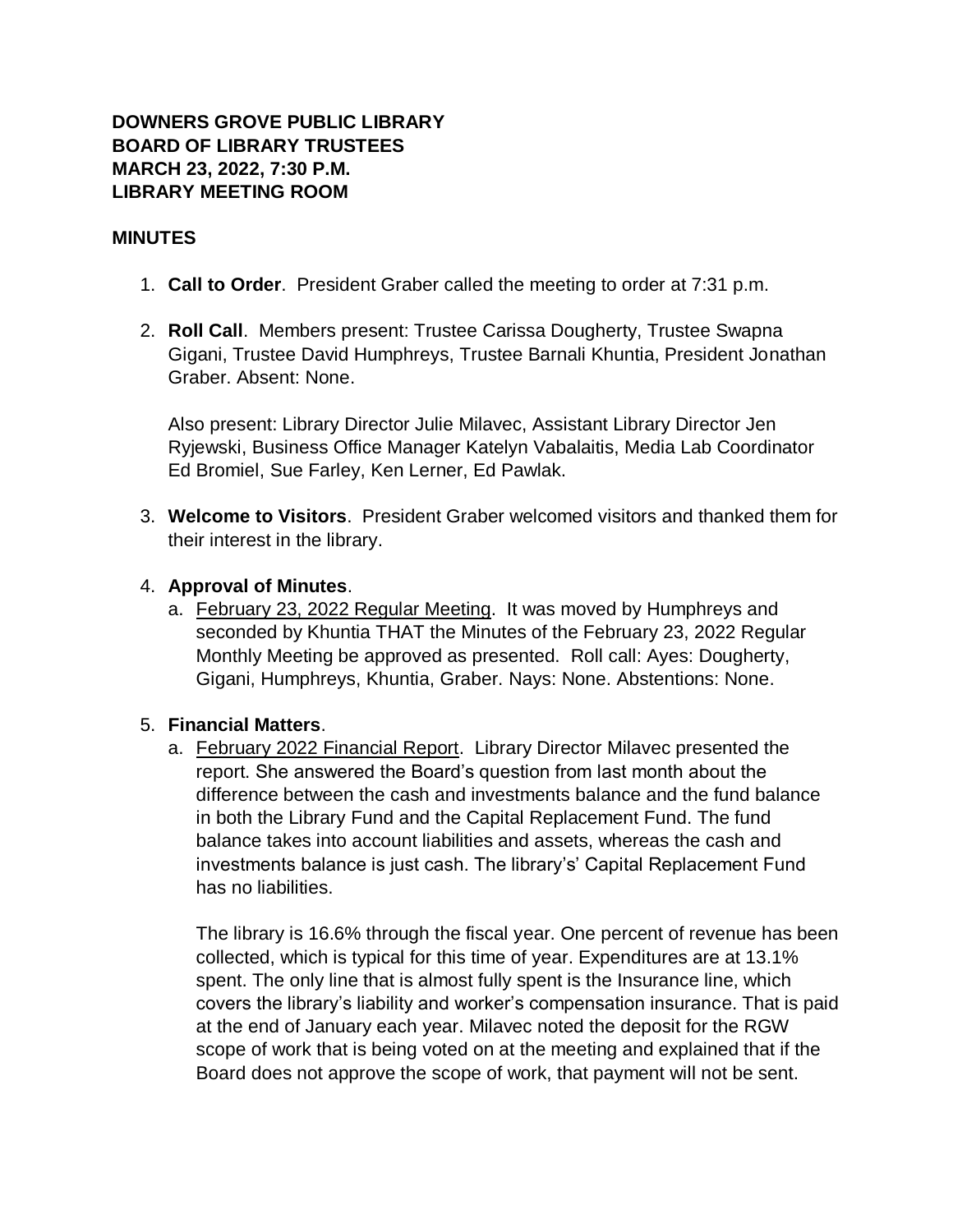- b. March 2022 Invoices. It was moved by Dougherty and seconded by Gigani THAT the payment of March 2022 Capital Replacement Fund invoices totaling \$84,800.00, the payment of March 2022 Operating Fund invoices totaling \$206,980.25, the acceptance of March 2022 credit memos totaling \$74.33, and the ratification of February 2022 payrolls totaling \$244,983.34 be approved. Roll call: Ayes: Dougherty, Gigani, Humphreys, Khuntia, Graber. Nays: None. Abstentions: None.
- 6. **Public Comment on Agenda Items**. President Graber invited comment. There was none.
- 7. **Public Comment on Other Library Business**. President Graber invited comment. Resident Ed Pawlak saw the new online SWAN catalog and thinks it looks good and is easy to use. He has a problem with the "More Like This" section and the fact that it steers people towards more of the same things and narrows their focus. The good thing about a library is that there are diverse options and can they provide different subjects and viewpoints for people. He strongly suggests something besides "More Like This" is included to highlight other things. It would provide more diverse viewpoints and help broaden people's selections of reading materials. Trustee Dougherty suggested a book titled **Algorithms of Oppression** by Safiya Noble, which discusses this very topic.

### 8. **New Business**.

a. **EDI Project Phase 2 Proposal from RGW Consulting. Library Director** Milavec announced that the library is nearing the end of its Phase 1 scope of work. The Equity Strategic Plan is nearly ready to be presented before the Board in April. The Phase 2 proposal covers the support of the staff and leadership team during the implementation of the Equity Strategic Plan as well as a continuation of the work being done with the library's affinity groups and executive leadership coaching. The Equity Advisory Team's role will change a bit. They will review the library's policies, procedures, job descriptions, etc. with an equity lens. RGW will help teach the team and staff how to do that and give the library tools to do it moving forward.

It was moved by Khuntia and seconded by Humphreys THAT the EDI Project Phase 2 Proposal from RGW Consulting in the amount of \$48,000.00 be approved. Roll call: Ayes: Dougherty, Gigani, Humphreys, Khuntia, Graber. Nays: None. Abstentions: None.

b. Pierce Downer Heritage Alliance Memorial Garden Donation. Sue Farley and Ken Lerner of the Pierce Downer Heritage Alliance presented a proposal to plant a memorial bush in the Garden Walk where a tree was removed last year. This bush would be in memory of Former Downers Grove Mayor Betty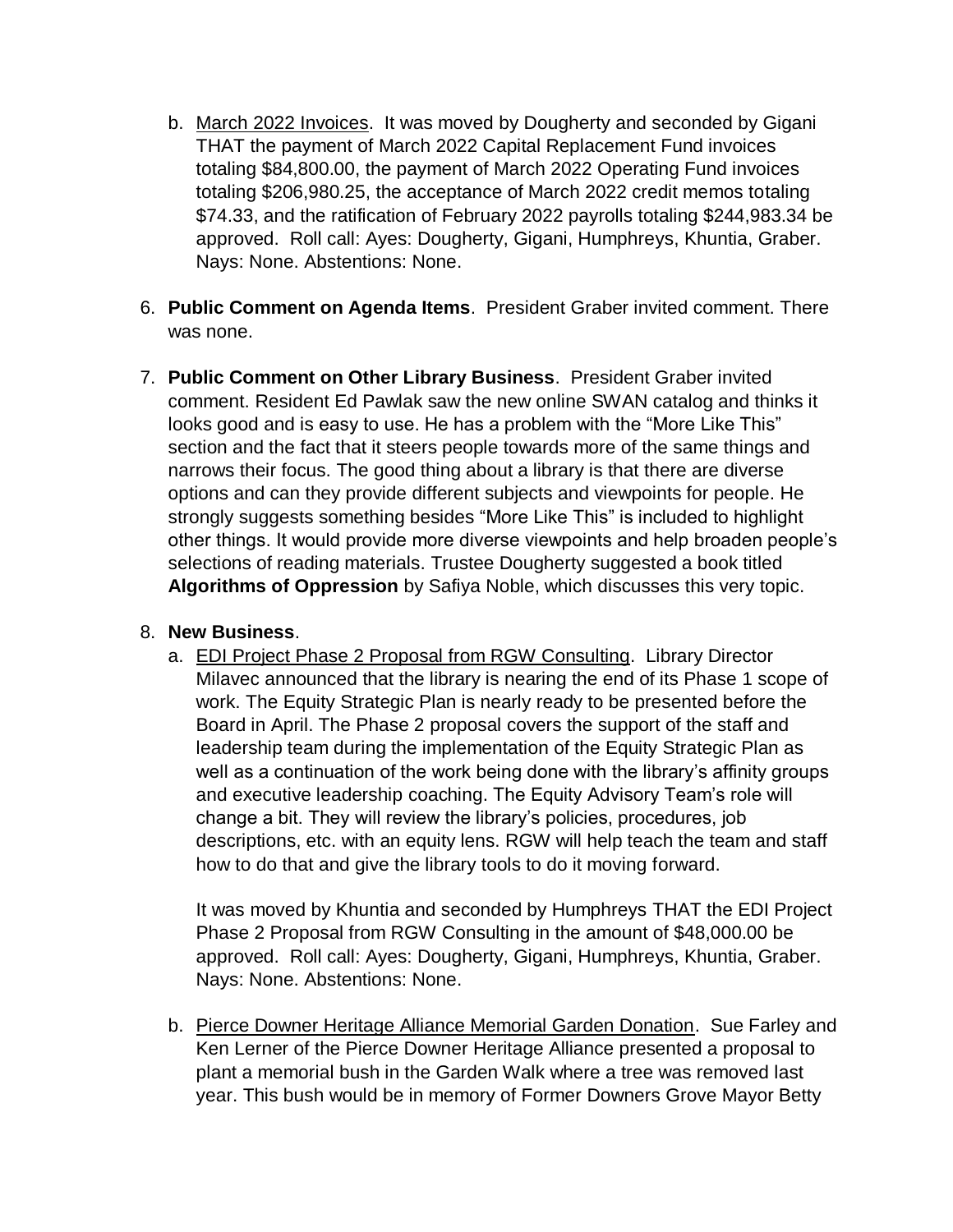Cheever. Farley would also spruce up that corner area and add more native plants to make that area more attractive and greener. The committee would purchase the bush and have a simple ceremony once everything has been planted. Having a ceremony would also draw more attention the Garden Walk and the brick program. They also suggest a plaque to go in that area that the committee would split 50/50 with the library.

It was moved by Humphreys and seconded by Gigani THAT the donation proposed by the Pierce Downer Heritage Alliance be accepted. Roll call: Ayes: Dougherty, Gigani, Humphreys, Khuntia, Graber. Nays: None. Abstentions: None.

c. Davey Tree Experts Tree Donation. Davey Tree Experts is interested in donating a tree to replace a diseased tree that was removed last year. They would like to donate the tree and put up a plaque that matches the other library plaques. It was moved by Gigani and seconded by Khuntia THAT the donation of an American Hornbeam tree and plaque from Davey Tree Experts be accepted. Roll call: Ayes: Dougherty, Gigani, Humphreys, Khuntia, Graber. Nays: None. Abstentions: None.

## 9. **Unfinished Business**.

- a. COVID-19 Response and Phased Reopening Plan. It was moved by Khuntia and seconded by Humphreys THAT the Library Director be reauthorized to continue to make temporary policy changes in consultation with the Board President and within the parameters of the COVID-19 Response and Phased Reopening Plan as presented. Roll call: Ayes: Dougherty, Gigani, Humphreys, Khuntia, Graber. Nays: None. Abstentions: None.
- 10.**Library Director's Report**. Library Milavec presented her report. By March 28, the library will have rolled back all COVID precautions. Masks will no longer be required in children's programs. The play areas are not all back yet, but they are slowly returning. Part of the relaunch of the play café is waiting on Ian. The new study tables arrived and the old tables are for sale. There has been a lot of staff turnover in the Access Services Department. There are openings for the Access Services Manager and the Cataloging Librarian. Assistant Library Director Jen Ryjewski has been acting as interim manager of that department. Many library staff are currently attending the Public Library Association conference in Portland. Thanks to Assistant IT Manager Max Mogavero for taking most of the evening and weekend Manager on Duty shifts while staff are away at the conference. In this month's Library Journal magazine, there is an article titled *Anti-Hate Statements: How and Why to Write One For Your Library*, written by PR Manager Cindy Khatri and Adult & Teen Services Assistant Manager Van